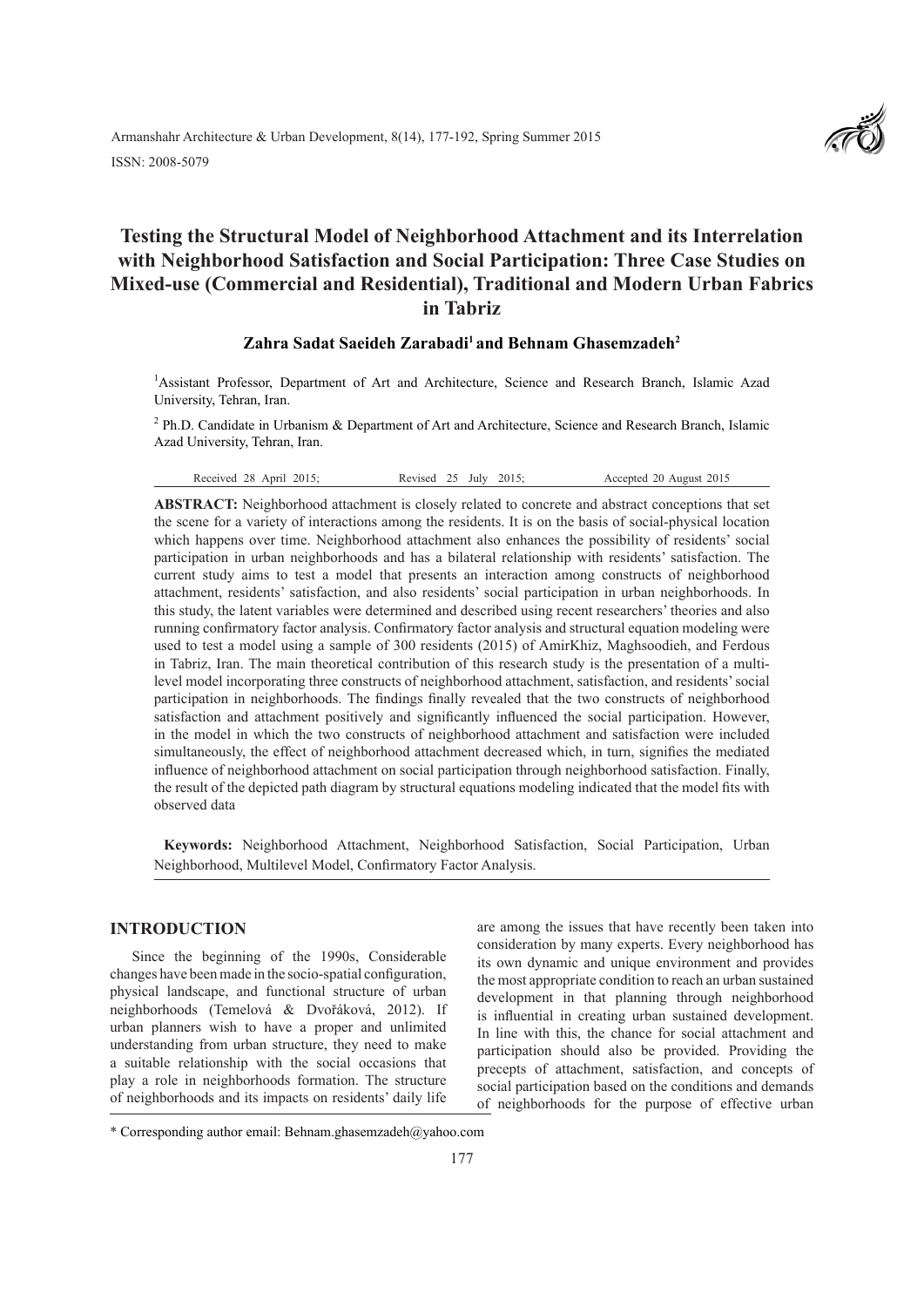

management and promotion of social living have always been emphasized by urban experts and researchers.

The concept of neighborhood might be defined in four types: 1) neighborhood as an environment that has a specific ecological situation in a bigger environment 2) neighborhood as a social symbol 3) neighborhood as an environment with special strategic role 4) neighborhood as an environment with special atmosphere (Lang, 1987). These definitions highlight the capability of neighborhood in playing a vital role in urban structure. Neighborhoods are usually identified by their specific boundaries and positions in city (Mumford, 1954). Neighborhood norms and values form the first concrete contact of resident with social-cultural interactions and often strengthen social participation in the form of face to face interactions. Unfortunately, in Iran, due to the weakness of planning system, domination of a functional-physical approach in urban and regional plans, inefficient policies and approaches in dealing with urban neighborhoods, and also lack of attention to the important role of urban neighborhoods in promotion of social and economic levels, the problems of urban neighborhoods have remarkably highlighted (Soleimani et al., 2014). With the beginning of increasing urban living period in Iran in the early of the 1960's, extensive changes were made in three land, life, and conceptual layers of cities such as changes in form, performance, identity, and social structure of cities (Majedi et al., 2014). New neighborhoods in recent years have been built up in an inconsistent way largely due to extensive need to housing. Lack of consistence with context architecture (Ghods & Asgharzadeh, 2013), imitating from joint models, and lack a consistent structure with context of some neighborhoods (Hojjat & Latifi, 2010) are some features of some extant neighborhoods. However, in residents' perspectives, activity domains are of more importance than framework elements which, in turn, highlight the importance of planning to elevate the social interactions and levels of neighborhoods. More consideration of physical-framework or population factors and lack of attention to social factors in many of conducted research studies have cuased their findings to be useless in practical steps. Accordingly, this study is, in fact, an attempt to investigate the three constructs of attachment, satisfaction, and social participation in neighborhoods of Tabriz. The following three research questions are then addressed in this study:

1) What are the dimensions of urban neighborhood in the residents' social participation, neighborhood satisfaction, and neighborhood attachment?

2) How neighborhood attachment can affect the social participation satisfaction in urban neighborhood?

3) How does the relationship between the three constructs (attachment, satisfaction, and social participation) is manifested in different modern and traditional neighborhoods?

The present study tries to shed light on these dimensions and their influences. It also aims to offer viable strategies to be practically used in Tabriz neighborhoods.

## **NEIGHBORHOOD ATTACHMENT**

Place attachments are emotional bonds that form between people and their physical surroundings (Manzo & Devine-wright, 2014). It involves positively experienced bonds and sometimes occurs without awareness developed over time from the behavioral, affective, and cognitive ties between individuals and or groups and their sociophysical environment (Scannell & Gifford, 2010; Manzo & Devine-wright, 2014). Unger and Wandersman (1985) identified three components of neighboring behavior: (1) social support and network ties (community-level bonding SC); (2) cognitive mapping of the physical environment and symbolic communication (captured in our model by place definition, interdependence, and identity); (3) affective attachment to neighbors and to place (which we see as sense of community and place bonding) (Unger & Wandersman, 1985). In research relevant to place attachment, a place can range in scale from a furnishing or some other environmental feature to a room, building, neighborhood, city, landscape, or region (Creswell, 2004; Lewicka, 2008, 2011). Neighborhood attachment relates to one's emotional connection to physical and social environments (Comstock et al., 2010). Neighborhood attachment is a social-psychological process that captures one's emotional connection to his or her social and physical surroundings (Brown et al., 2004). It promotes stability, involvement, and investment in the physical and social characteristics of the neighborhood, which can benefit both the resident and the neighborhood, especially in deprived neighborhoods (Comstock et al., 2010). Neighborhood attachment is a multi-dimensional concept in which social, psychological, and behavioral elements and facets are interrelated (Bastani & Nikzad, 2014) and it signifies residents' positive mental feeling to the neighborhood which, in turn, leads to emotional, cognitive, and behavioral relations, residents' commitment to their neighborhood and their tendencies to maintain these relations in different stages of life (Amirkafi & Fathi, 2011). Behavioral attachment represents a person's interaction and conflict with the neighborhood (Woldoff, 2002) and is usually measured by indices such as place belonging and social participation in the neighborhood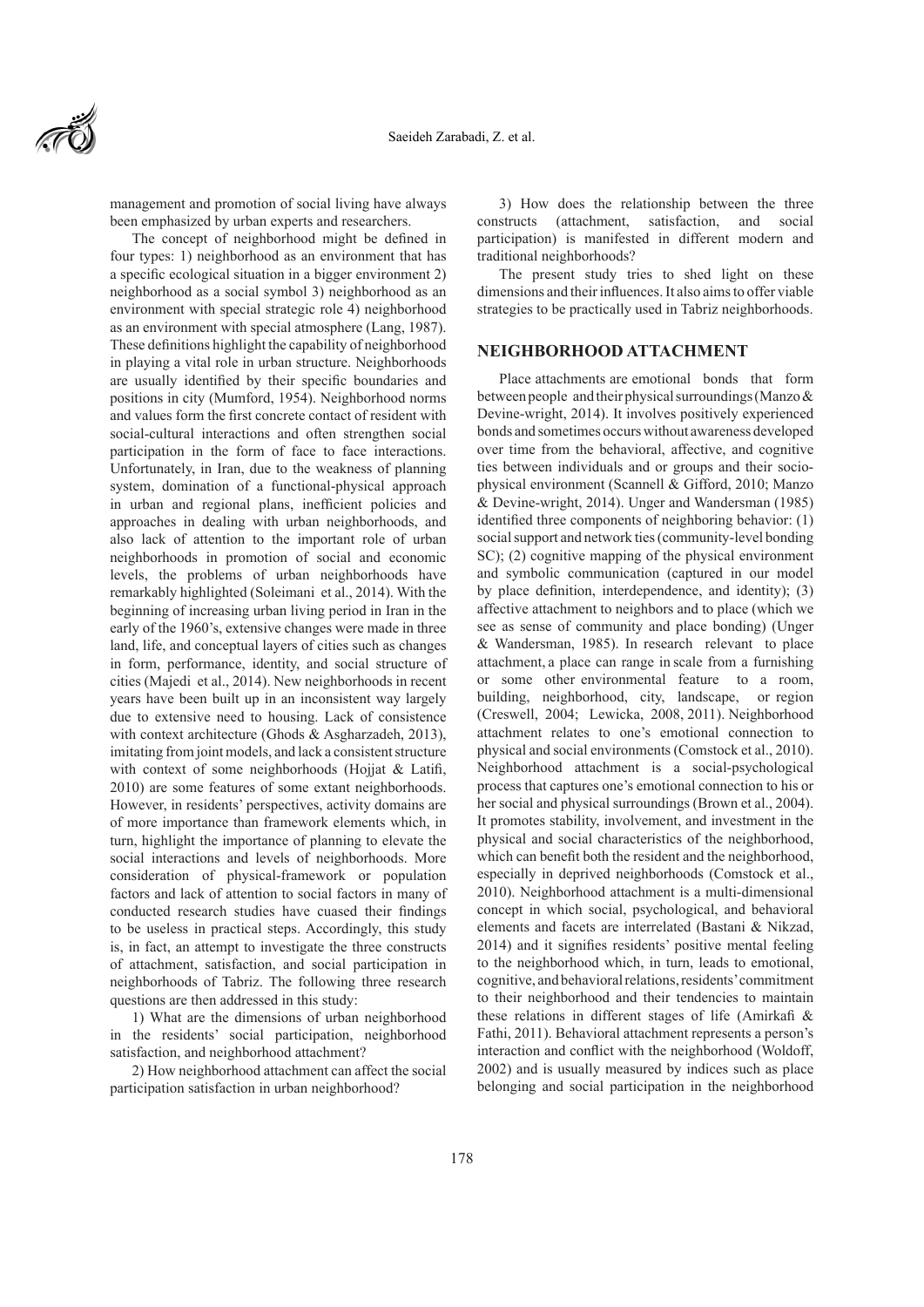

(Bastani & Nikzad, 2014). Emotional attachment to neighborhood gatherings reflects the feeling of being at home and also a strong tendency to live in specific places and unwillingness to leave there (Goudy, 1990). Neighborhoods with high levels of collective efficacy may have residents with higher levels of neighborhood attachment (Brown et al., 2003). Studies have assumed that attachment to neighborhood is higher than to other geographical scales (Casakin et al., 2015). Additionally, given the related research findings, the length of residence in the neighborhood and social processes such as collective efficacy correlated with neighborhood attachment (Comstock et al., 2010). This research study investigates the neighborhood attachment with cognitive, emotional, and behavioral sub-dimensions, which is the first hypothesis test, in Tabriz different neighborhoods.

## **NEIGHBORHOOD SATISFACTION**

Satisfaction is typically regarded as a general standard to measure the quality of environment (Rafiean et al., 2009). It might influence the quality of a neighborhood residents in different dimensions (Sirgy & Cornwell, 2002; Zenker & Rütter, 2014). Neighborhood satisfaction is the complex perceptual constructs of a person based on his/her objective and subjective environments and personal characteristics (Amérigo & Aragonés, 1990). It is widely believed that aggregated neighborhood attributes predict a resident's overall neighborhood satisfaction (Marans & Rodgers, 1975). Research has suggested affective factors on neighborhood satisfaction that broadly include aesthetics, physical characteristics, socioeconomic characteristics, and socio-demographic characteristics (Hur et al., 2015).

In another study, the proposed factors include good place to live, pride in neighborhood, physical condition, safety, cleanliness, appearance of houses, quality of parks and overall neighborhood satisfaction)Lee et al., 2008(. More importantly, homeownership is believed to be a prominent factor contributing to neighborhood satisfaction (Galster & Hesser, 1981). The literature distinguishes three main groups of determinants: personal/ household characteristics; subjective evaluations of neighborhood attributes and subjective evaluation of the dwelling; and objective neighborhood characteristics (Permentier et al., 2011). Neighborhood satisfaction has classically been related to residents evaluation about a number of contextual and social features of their environments (Corrado et al., 2013). Neighborhood satisfaction is regarded as a global concept since it is a consequence of assessments of the environmental quality

of life aspects relevant to the social, physical, economic and geographic area (Jeffres & Dobos, 1995).The question of which of these aspects are most important for neighborhood satisfaction is difficult to answer, because studies vary greatly in the range of variables they cover and their sample population. In some studies, satisfaction or dissatisfaction with housing appears to be the most important predictor of neighborhood satisfaction (Westaway, 2009). For example, traditional neighborhood satisfaction theory indicates that real and perceived neighborhood characteristics and household characteristics determine neighborhood satisfaction (Hur et al., 2015). Despite numerous attempts to understand the characteristics and underlying mechanisms of neighborhood satisfaction, only a few researches in the literature have examined the effects of mortgage foreclosures and residents' neighborhood satisfaction (The same).There has been no agreement on the geographical boundary of a neighborhood in previous neighborhood satisfaction studies (Lee et al., 2008). Given the above-mentioned points, this study investigates the neighborhood satisfaction with proximity to work place, closeness to amenities and facilities, familiarity with the district, closeness to relatives and friends, similarity with residents, the neighborhood social reliability, and proportionality with economic conditions sub-dimensions (testing the 6 hypothesis).

## **SOCIAL PARTICIPATION**

Participation in social activities and the formation of social ties, networks, and capital are crucial in shaping not only the quality of life and health of an individual, but also in creating socially sustainable communities (Delmelle et al., 2013). Community participation is defined differently by different people according to their social, economic and political context (Xu et al., 2010). Social participation has been recognized as a type of behavioral/structural aspect of social capital that facilitates the development of one's social networks and sense of social integration (Swaroop & Morenoff, 2006; Szreter & Woolcock, 2004). The relationships between social participation and these variables are suggested in social capital theory (Guillen et al., 2010). Traditionally, social participation has been almost exclusively measured by the number of social contacts (Grootaert et al., 2004; Lindström et al., 2002). Researchers have suggested that one pathway that may link social participation to health is through the enhancement of one's social relationships and social capital (Szreter & Woolcock, 2004). Social participation is a central part of the definition of social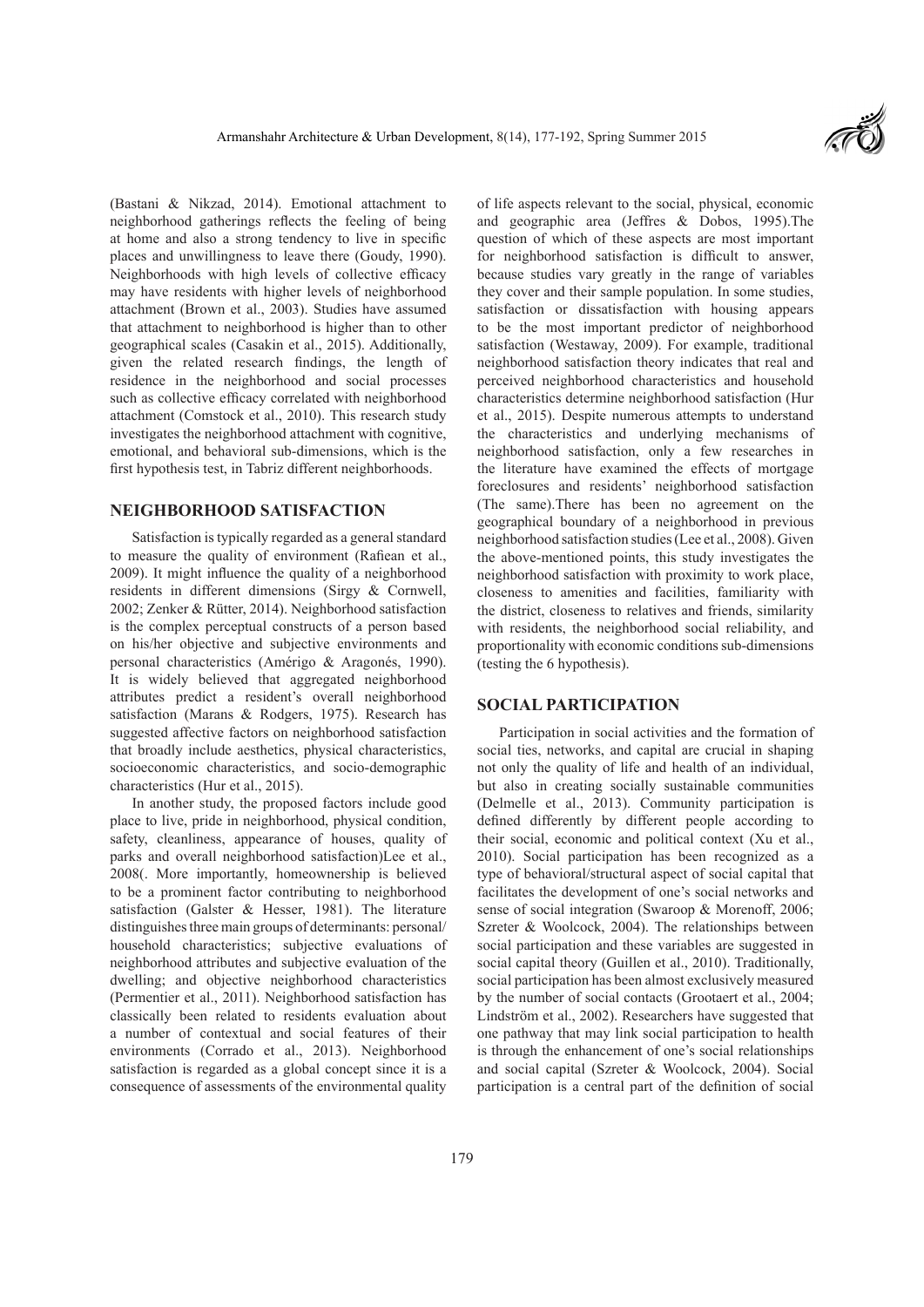

capital. Social capital has mostly been defined and operationalized as social participation in civic matters and other social activities, and generalized trust to other people (Lindström et al., 2003). In other words, social participation provides opportunities for individuals to gain access to resources to which they might not otherwise have had access (Szreter & Woolcock, 2004). Citizen responses and opportunities for participation are thus likely to be different in urban areas (Xu et al., 2010). social participation is considered to be the major aim of outpatient rehabilitation (Kennedy et al., 2005). The more active participations neighborhoods' residents have, the more likely the chance of success will be. Additionally, by more participation, the deprived group of society will also make use of its consequences. Residents' participations cause the decision making system to move to concentrated planning and governmental management toward neighborhood and bottom-up management based on needs, amenities, capabilities, and priorities (Alizadeh Aghdam et al., 2013). Given the above-mentioned points, the study investigates the social participation variable with participation in decision makings, participation in neighborhood gatherings, participation in publicutility activities, participation in providing some of neighborhood costs, participation in revamping the neighborhood hygiene, participation in ensuring the security of neighborhood, participation in beautifying the neighborhood, participation in developing the neighborhood, and also cooperation with urban agents on neighborhood affairs sub-dimensions (testing the 5 hypothesis).

## **RELATIONSHIP OF ATTACHMENT, SATISFACTION, AND SOCIAL PARTICIPATION**

Satisfaction, intended as a cognitive judgment based on the attainment of some standard or aspiration, is often considered a global indicator of perceived neighborhood quality. By contrast, attachment is viewed as an affective component of individuals' overall response to their neighborhoods. (Corrado et al., 2013). In fact, some overlaps between satisfaction and attachment may emerge, as both concepts are likely to tap cognition and affect (for example, Hunter, 1974; Fishbein and Ajzen, 1975; Kaplan and Kaplan, 1982). For instance, emotional involvement with the neighborhood may produce a sense of attachment that transcends any objective evaluation about the neighborhood. Also, one can feel satisfied with one's neighborhood but fundamentally unattached to it if one has not developed any social or

emotional ties to the place (Connrrly & Marans, 1985). Neighborhood attachment reflects a general feeling of satisfaction with the residential area (Brown & Werner, 1985) that develops through daily interactions between neighbors. It is not surprising that most research in place attachment has focused on neighborhood (Casakin et al., 2015). In addition, researchers have found a link between neighborhood satisfaction and neighborhood attachment, which could be considered an indicator of an individual's well-being and adjustment to her/ his own urban residential environment (Bonaiuto et al., 1999). Neighborhood attachment is an important factor that determines political and civic participation, which further help to enhance neighborhood stability. More complicated than neighborhood attachment alone is the relation between neighborhood attachment and social participation (Wu, 2012). Participating in neighborhood activities and repetitive visiting of neighbors is highly related to residential satisfaction (Amerigo & Aragones, 1997). Factors such as residents' social homogeneity and using planning patterns to create safe, attractive, and comfortable conditions for families in neighborhoods significantly increase the interaction and attachment levels among families of neighborhoods. The related literature reveals that the three constructs of attachment, satisfaction, and social participation are tightly interrelated in neighborhoods' level (Wu, 2012, Hur et al., 2015). Therefore, by providing these conditions and factors in a neighborhood, a sustained residential neighborhood with appropriate conditions is created. This leads to an extension in neighborhood and metaneighborhood networks (connecting and bridging social interactions) and finally a sustained society. Given the above-mentioned points, the study investigates the three constructs of attachment, satisfaction, and social participation that tests hypotheses 2, 3, 4,7.

## **RESEARCH DESIGN**

The analytic framework of the study entails testing of the following research hypotheses (Fig. 1):

Hypothesis 1: Neighborhood attachment, as the latent variable, is a composite of cognitive, affective, and behavioral sub-dimensions.

Hypothesis 2: Neighborhood attachment positively influences the social participation of residents.

Hypothesis 3: Neighborhood attachment positively influences neighborhood satisfaction.

Hypothesis 4: Neighborhood satisfaction has a positive impact on the residents' participation.

Hypothesis 5: Social participation, as a latent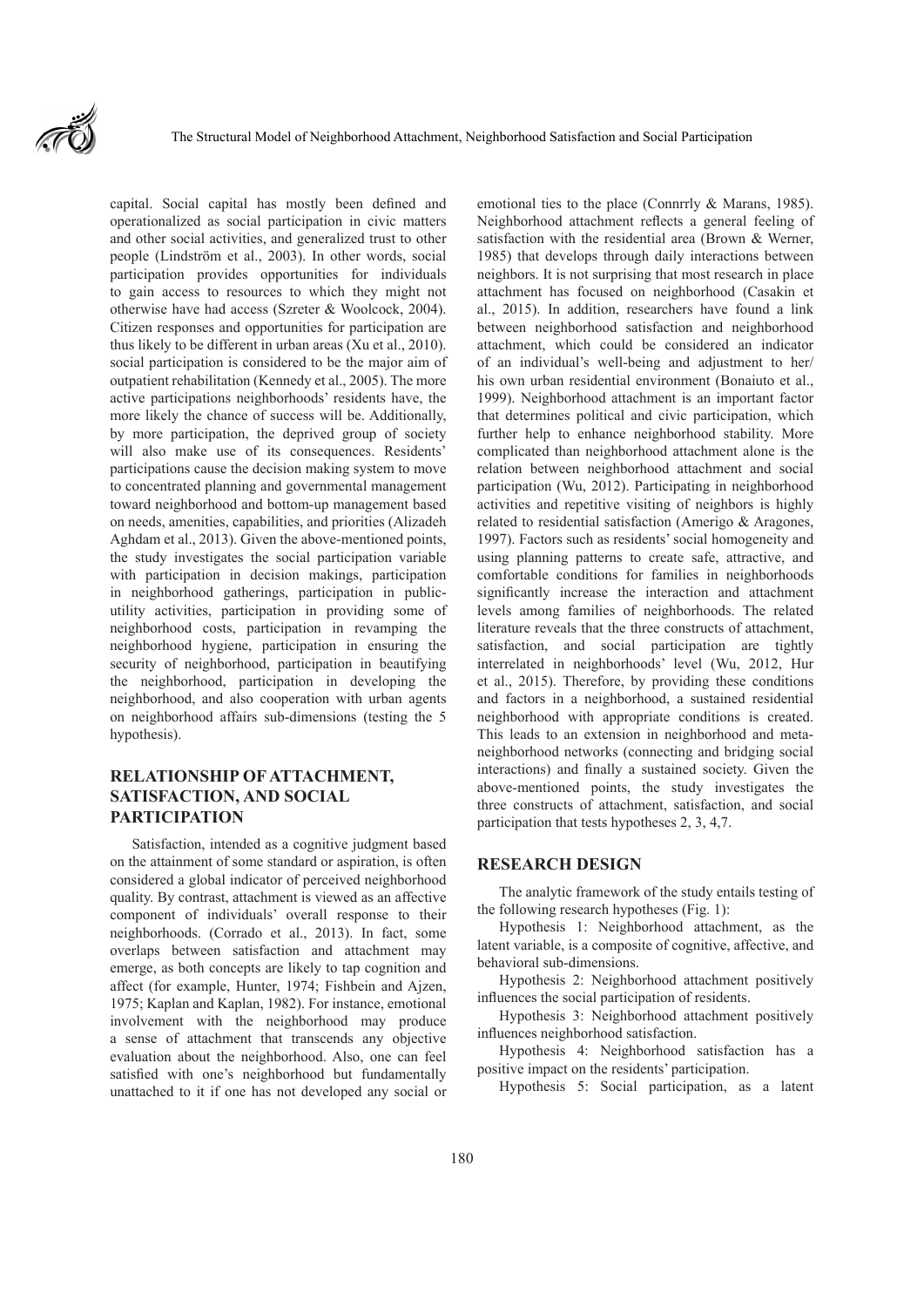variable, is a combination of different sub-dimensional participations such as: participation in decision makings, participation in neighborhood gatherings, participation in public-utility activities, participation in providing some of neighborhood costs, participation in revamping the neighborhood hygiene, participation in ensuring the security of neighborhood, participation in beautifying the neighborhood, participation in developing the neighborhood, and also cooperation with urban agents on neighborhood affairs.

Hypothesis 6: Neighborhood satisfaction, as a latent variable, is a composition of sub-dimensions of proximity to work place, closeness to amenities and facilities, familiarity with the district, closeness to relatives and friends, similarity with residents, the neighborhood social reliability, and proportionality with economic conditions.

Hypothesis 7: The overall model of the depicted structural equations fits the observed data.



The hypothetical model and relations were tested using the gathered data from residents of three urban neighborhoods with traditional fabric (Amirkhiz neighborhood), Modern fabric (Ferdous neighborhood), and Mixed use (Maghsoodieh neighborhood).

In selecting these neighborhoods factors such as oldness, history, culture, modern urban living elements, and neighborhoods applications were taken into consideration. Amirkhiz neighborhood is one of the oldest neighborhoods in Tabriz located in northern part of the city and has a traditional fabric having mostly residential applications. Historically, it was the main place for happening of important events including Constitutional Revolution and Democrat faction. Ferdous is regarded as one of the modern neighborhoods in Tabriz located in scenic area of El-Gölü and has mostly residential application with luxurious buildings and is the living place of wealthy groups of people. Maghsoodieh is one of old neighborhoods in Tabriz that because of being located in the historical and cultural zone of the city is of great importance in terms of tourism attractions.

This neighborhood's structure is a composite of different modern, cultural, and historical elements and involves both residential buildings and business centers. In this study, 350 of the above-mentioned neighborhoods' permanent residents (land lords) were randomly picked out. After collecting the intended data and omitting the inappropriate questionnaires (22 cases), 328 questionnaires were finally analyzed. 46 percent of the participants were female and 54 percent male. Furthermore, 42 percent of them were single and 58 percent were married. The mean average of the participants was 32 years old. 45 percent had a job and 56 percent were jobless. Finally, 38 percent of the participants were from Amirkhiz neighborhood and each of the Ferdous and Maghsoodieh neighborhoods also had about 31 percent of the participants which shows an almost steady distribution among the three neighborhoods (Table 2).

To form the neighborhood attachment construct, the three dimensional construct of Scannell and Gifford (2010) was used that incorporates cognitive, emotional, and behavioral dimensions. To measure the residents' satisfaction from their neighborhoods, seven questions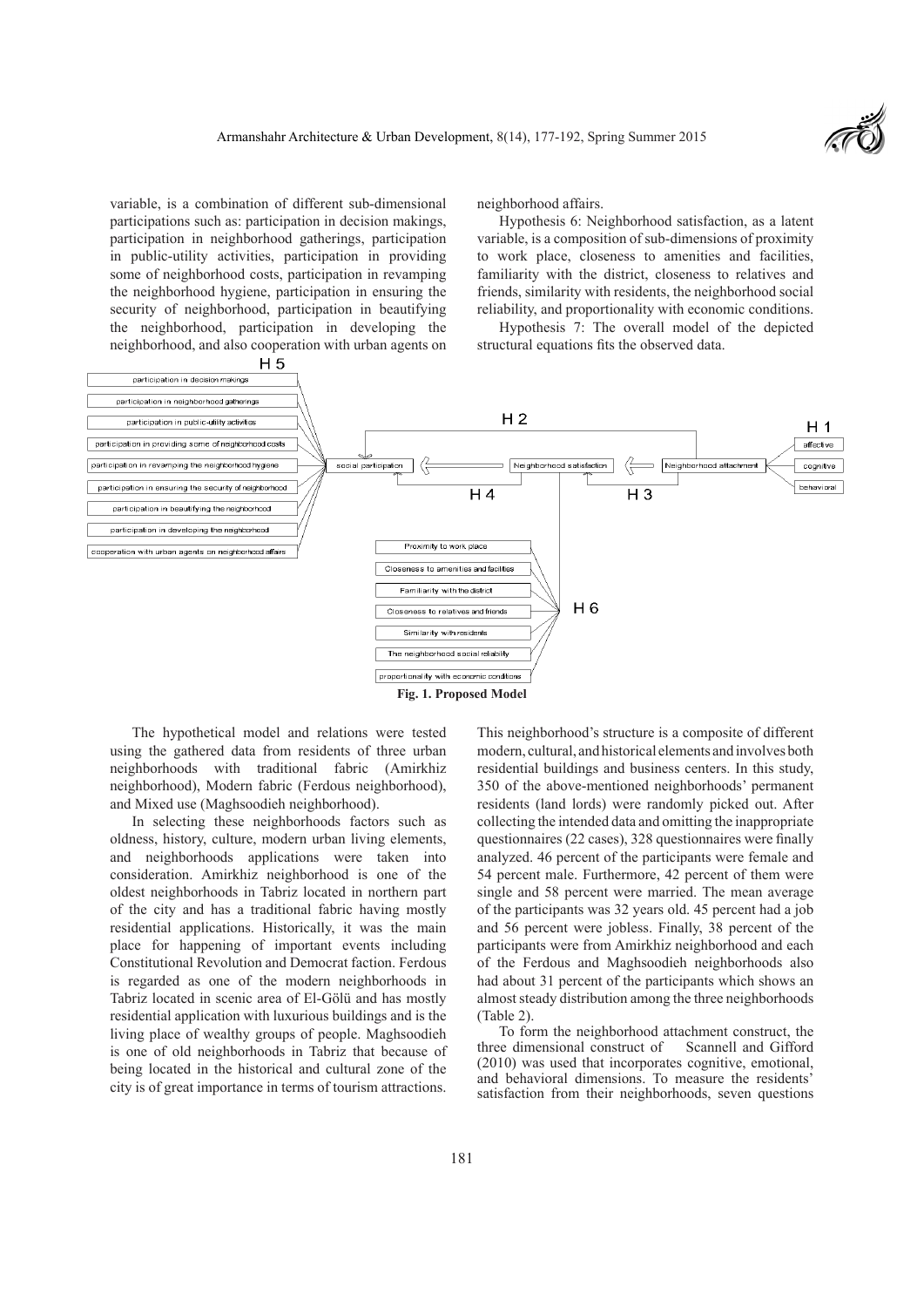

addressing physical satisfaction, neighborhood services, and social interactions were developed based on the Yuksel et al. theory (2010). Lastly, to develop the social participation construct, 9 questions about informal social participations were formed on the basis of Guillen et al. (2011) definition. All the questions were in the 6-choice form (not at all=1 , absolutely agree=6). As with the reliability of the instruments, Cronbach's Alpha was used and it turned out that its index is 0.85 for the neighborhood attachment construct, .91 for the neighborhood satisfaction, and 0.93 for the social participation construct (Table 1). These measures indicate that the used instruments have appropriate reliability.

## **MODELING PROCESS**

Structure Equation Modeling (SEM) was employed to test the study research hypotheses. To do so, LISREL, 8.50 software was used. This model includes two Measurement and Structural parts. The measurement part is related to the causative relationship between the measures and operationalized methods of variables via its indicators. The structural part is related to the causative relationship of main constructs of the model with each other. Figure 3 shows the components of this model. In this model, each of the constructs is into an oval and each of their components is into a square. The arrows connecting oval figures to the square ones show the measurement part of the model and the arrows that connect the oval figures to each other represent the structural part of the model. Additionally, to evaluate the model fit, a variety of fit tests such as PNFI, Chi-Square, RMSEA, GFI, PGFI, and NFI are used that are shown in Table 6.

#### **RESULTS**

The mean distribution of main constructs are one of the most achievements of this study in that highlighting the mean differences based on different variables such as gender, marital status, and employment status of participants can lead to a suitable understanding of distribution of variables and differences among the means. Independent t-test was employed to reach a suitable understanding of these differences. As Table 1 shows, only the job variable was effective in creating differences in the three constructs and in all the three cases, the mean of employed participants were significantly higher than that of unemployed ones.

**Table 1. Mean of Dimensions Based on Gender, Marital Status, and Employment of Participants**

|                           | Gender                | N   | Mean  | <b>SD</b> | t-Value | Sig.  |
|---------------------------|-----------------------|-----|-------|-----------|---------|-------|
|                           | Female                | 152 | 31.39 | 13.30     | $-0.66$ | 0.485 |
| Social Participation      | Male                  | 176 | 32.30 | 10.30     |         |       |
| Neighborhood Satisfaction | Female                | 152 | 24.82 | 10.29     | $-1.07$ | 0.285 |
|                           | Male                  | 176 | 25.91 | 8.02      |         |       |
| Neighborhood Attachment   | Female                | 152 | 11.35 | 4.63      | $-0.43$ | 0.663 |
|                           | Male                  | 176 | 11.56 | 3.98      |         |       |
|                           | Marital status        |     |       |           |         |       |
| Social Participation      | Single                | 137 | 32.75 | 10.47     | 1.13    | 0.259 |
|                           | Married               | 191 | 31.26 | 12.62     |         |       |
| Neighborhood Satisfaction | Single                | 137 | 25.90 | 8.04      | 0.827   | 0.409 |
|                           | Married               | 191 | 25.05 | 9.87      |         |       |
|                           | Single                | 137 | 11.70 | 3.67      |         |       |
| Neighborhood Attachment   | Married               | 191 | 11.29 | 4.68      | 0.864   | 0.388 |
|                           | <b>Marital Status</b> |     |       |           |         |       |
|                           | Employed              | 148 | 30.27 | 11.55     |         |       |
| Social Participation      | Unemployed            | 180 | 33.84 | 11.74     | 2.76    | 0.006 |
| Neighborhood Satisfaction | Employed              | 148 | 26.87 | 8.83      |         |       |
|                           | Unemployed            | 180 | 24.21 | 9.25      | 2.64    | 0.009 |
|                           | Employed              | 148 | 12.20 | 4.13      |         | 0.005 |
| Neighborhood Attachment   | Unemployed            | 180 | 10.86 | 4.33      | 2.89    |       |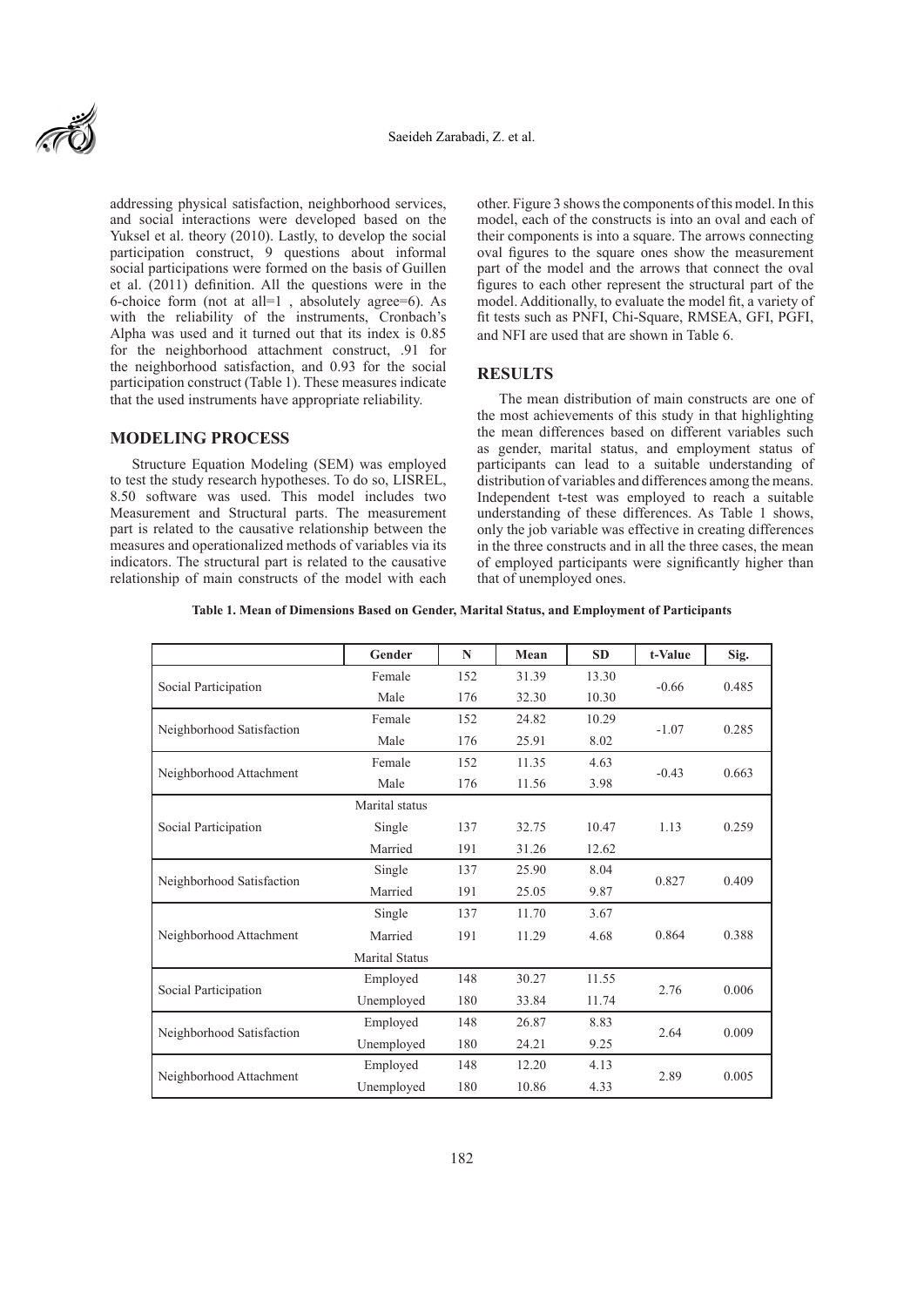

Additionally, to examine the mean difference of constructs in the three studied neighborhoods, One-Way ANOVA was run. Based on Table 2, the mean of the three constructs in the traditional neighborhood (Amirkhiz) was different from that of the two other neighborhoods.

It means that residents of Amirkhiz neighborhood have significantly less scores in terms of neighborhood attachment, neighborhood satisfaction, and neighborhood participation. Figure 2 shows the same finding more vividly.

|                              | <b>Fabrics</b>             | N   | Mean  | <b>SD</b> | <b>F-Value</b> | Sig.  |
|------------------------------|----------------------------|-----|-------|-----------|----------------|-------|
|                              | Traditional                | 123 | 29.27 | 13.69     |                |       |
| Social Participation         | Mixed-use                  | 103 | 33.36 | 9.82      | 4.945          | 0.008 |
|                              | Modern                     | 102 | 33.52 | 10.56     |                |       |
|                              | Traditional                | 123 | 23.34 | 10.38     |                |       |
| Neighborhood<br>Satisfaction | Mixed-use                  | 103 | 26.66 | 8.19      | 5.120          | 0.006 |
|                              | Modern                     | 102 | 26.63 | 8.05      |                |       |
|                              | Traditional                | 123 | 10.62 | 4.76      |                |       |
| Neighborhood<br>Attachment   | Mixed-use                  | 103 | 11.93 | 4.00      | 3.853          | 0.022 |
|                              | Modern                     | 102 | 12.00 | 3.81      |                |       |
|                              | Neighberhood<br>Attachment |     |       |           |                |       |
| Traditional<br>___           |                            |     |       |           |                |       |

**Table 2. Mean of Dimensions Based on Participants, Neighborhood Fabrics**



**Fig. 2. Diagram of Comparing the Constructs in the Three Neighborhood Fabrics**

The correlation indices of the main constructs, as shown in Table 3, indicate a strong, direct, and significant relationship among these constructs. As an example, the correlation between social participation and neighborhood satisfaction was .867 which shows a very strong correlation.

| <b>Table 3. Indicators Correlation Matrix</b> |  |
|-----------------------------------------------|--|
|-----------------------------------------------|--|

|                             |                     | <b>Social Participation</b> | Neighborhood<br><b>Satisfaction</b> | Neighborhood<br><b>Attachment</b> |
|-----------------------------|---------------------|-----------------------------|-------------------------------------|-----------------------------------|
|                             | Pearson Correlation |                             | 0.867                               | 0.734                             |
| <b>Social Participation</b> | Sig.                |                             | 0.000                               | 0.000                             |
| Neighborhood                | Pearson Correlation |                             |                                     | 0.780                             |
| <b>Satisfaction</b>         | Sig.                |                             |                                     | 0.000                             |
| Neighborhood                | Pearson Correlation |                             |                                     |                                   |
| <b>Attachment</b>           | Sig.                |                             |                                     |                                   |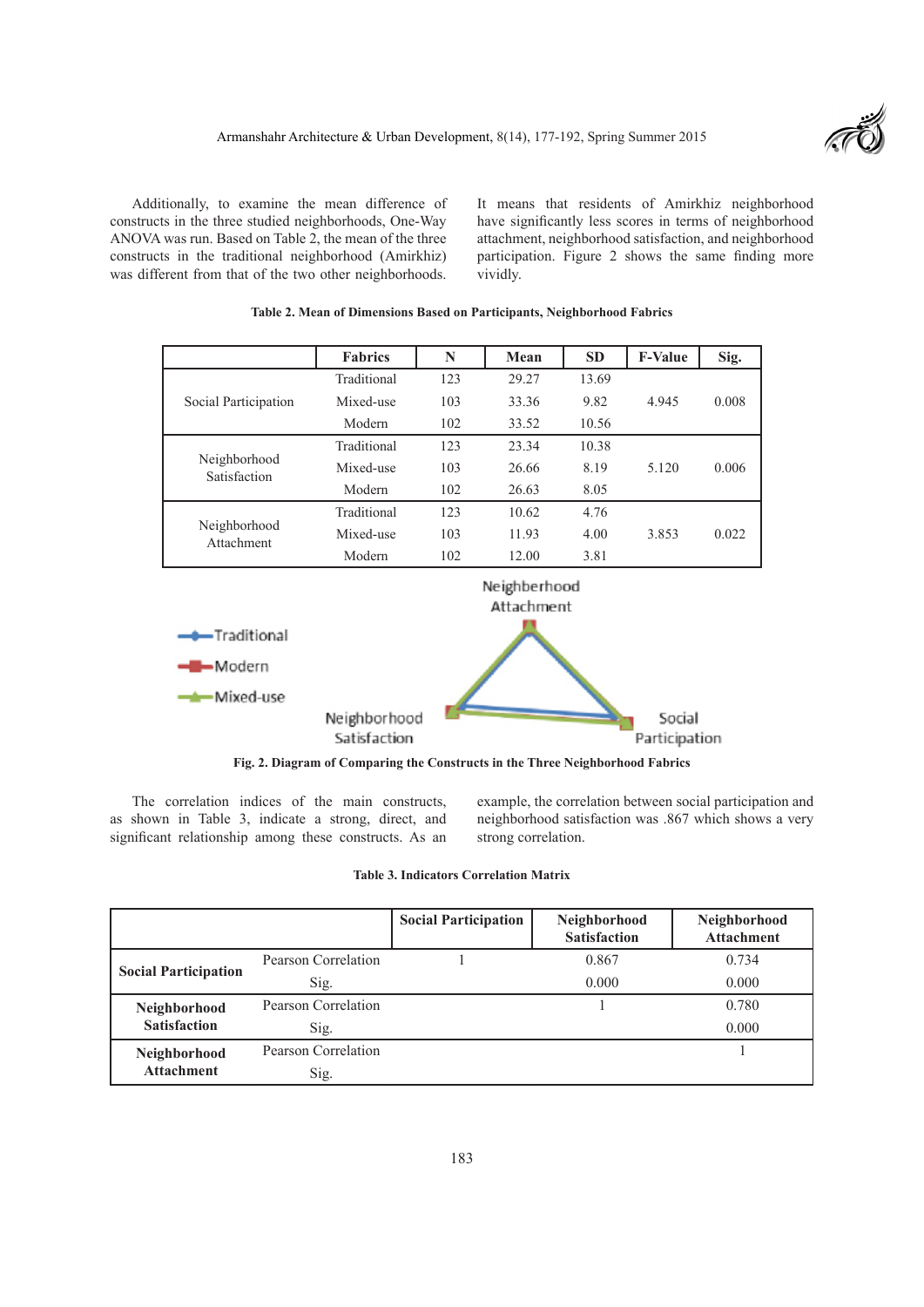One of the present study goals was to examine the fit of its constructs stated in hypotheses 1, 5, and 6. The used confirmatory factor analysis (Table 3) reveals that all factor loadings in the measurement part of the model have desirable indices (above 0.70) that this finding, in turn, indicates the effective role of each of the indicators in evaluation of the latent variables.

Additionally, as it is shown in Table 4, goodness of fit indices in all the three constructs were acceptable (Hair et al., 2010). As an example, regarding the neighborhood attachment,Chi-square=2.07, RMSEA=0.10, GFI=0.099, IFI=0.099, PGFI=0.33, AND PNFI=0.33. Fig. 4. represents the overall measurement model. Table 4 also shows that as to the fit of the overall model, Chisquare=278.96, RMSEA=0.061, GFI=0.092, IFI=0.097, PGFI=0.061, and PNFI=0.070 which indicates the appropriate fit of the model. Moreover, factor loading of over 0.70 that are all statistically significant ( $p \le 0.001$ )

imply that the acceptable convergent validity of the instrument. Therefore, hypotheses 1, 5, and 6 are confirmed. After making sure about the fit of the model, the structural model fit indices (Fig 4) reveals that in this overall model, Chi-square=342.70, RMSEA=0.072, GFI=0.90, IFI=0.96, PGFI=0.61, and PNFI=0.70. These figures show the appropriate fit of structural model with observed data. Hypotheses 2, 3, and 4 are about the causal relationships between the study constructs and their related results are shown in Table 5.



**Fig. 3. Second-Order Confirmatory Analysis of the Constructs**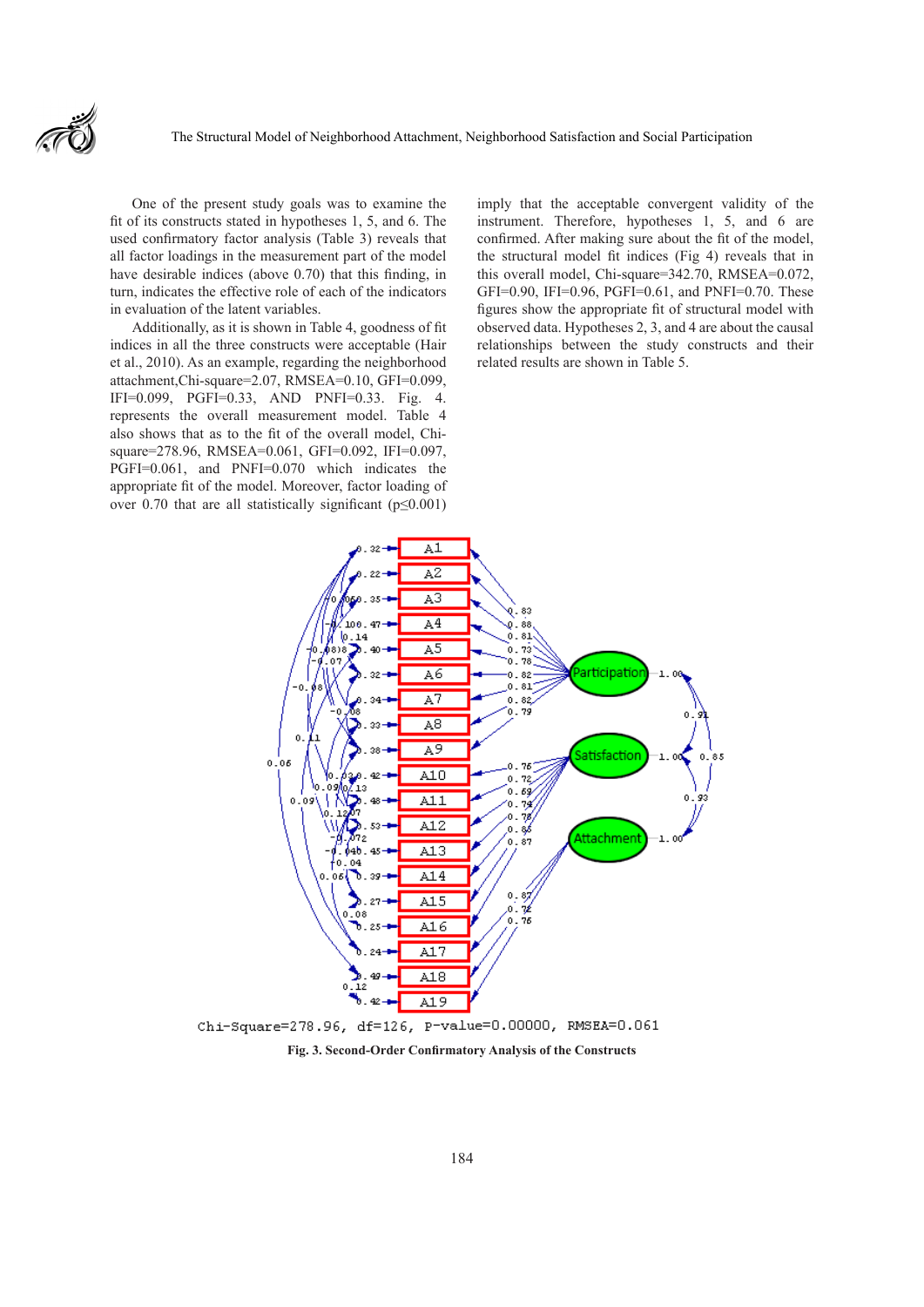

**Fig 4. Path Diagram Model Using SEM**

|  |  |  | Table 4. Different Models of Hypotheses Ttesting and Their Goodness of Fit Indices |
|--|--|--|------------------------------------------------------------------------------------|
|  |  |  |                                                                                    |

| <b>Model</b>                                                                    | <b>Hypothesis</b> | Chi-Square | <b>RMSEA</b> | <b>GFI</b> | IFI  | <b>PGFI</b> | <b>PNFI</b> |
|---------------------------------------------------------------------------------|-------------------|------------|--------------|------------|------|-------------|-------------|
| Confirmatory Factor Analysis<br>for Neighborhood Attachment                     | First             | 2.07       | 0.010        | 0.99       | 0.99 | 0.33        | 0.33        |
| Causal Relationship of<br>Social Participation and<br>Neighborhood Attachment   | Second            | 219.83     | 0.105        | 0.90       | 0.94 | 0.55        | 0.67        |
| Causal Relationship<br>Neighborhood Satisfaction and<br>Attachment              | Third             | 187.20     | 0.120        | 0.90       | 0.94 | 0.54        | 0.68        |
| Causal Relationship of<br>Social Participation and<br>Neighborhood Satisfaction | Fourth            | 270.27     | 0.078        | 0.91       | 0.96 | 0.61        | 0.71        |
| Confirmatory Factor Analysis<br>for Social Participation                        | Fifth             | 170.59     | 0.13         | 0.90       | 0.92 | 0.54        | 0.69        |
| Confirmatory Factor Analysis<br>for Neighborhood Satisfaction                   | Sixth             | 12.05      | 0.039        | 0.99       | 0.99 | 0.28        | 0.38        |
| Overall Model                                                                   | Seventh           | 342.70     | 0.072        | 0.90       | 0.96 | 0.61        | 0.70        |
| Measurement Model                                                               |                   | 278.96     | 0.061        | 0.92       | 0.97 | 0.61        | 0.70        |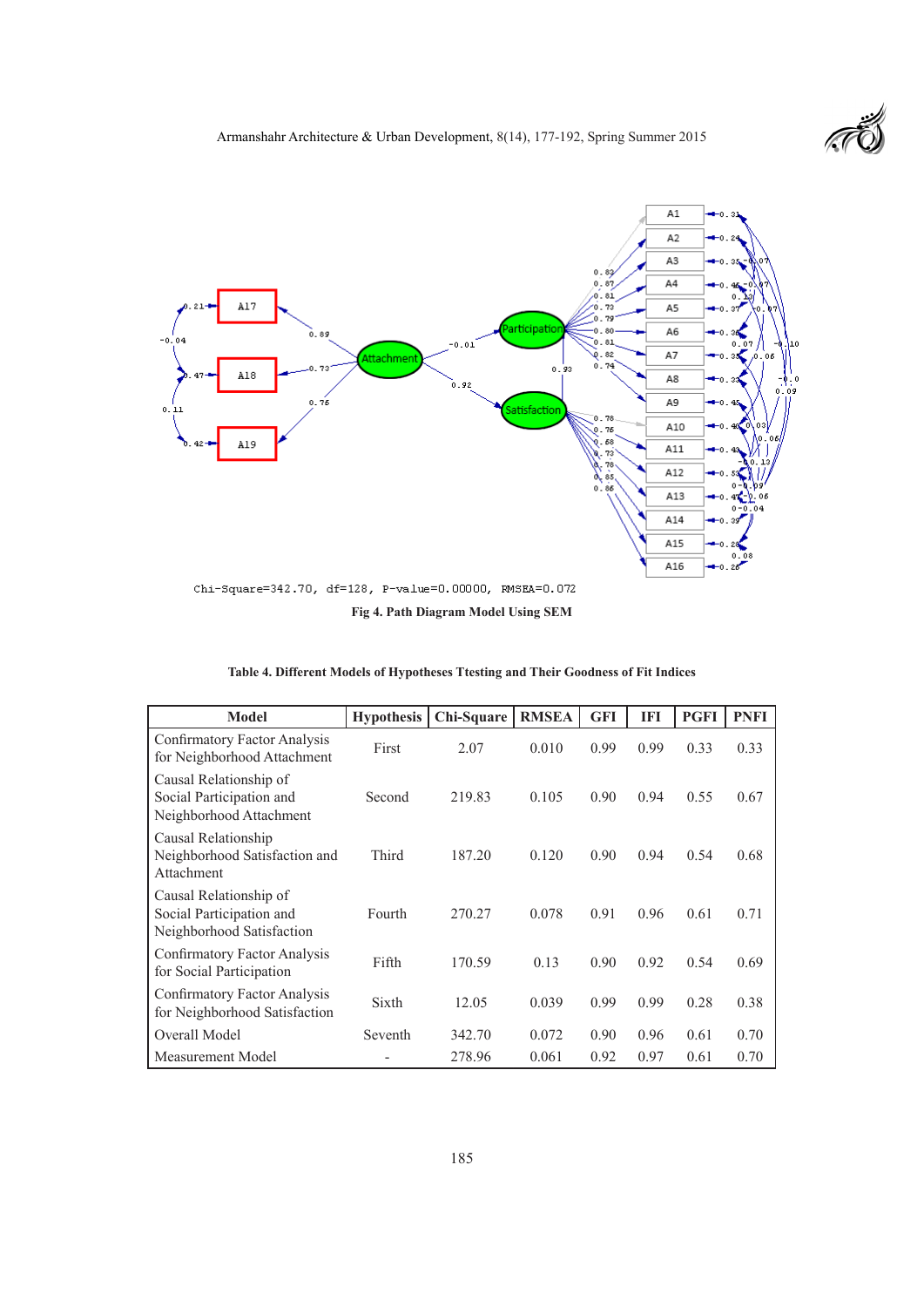

The results of the table shows that the standardized impact index of neighborhood attachment on social participation was 0.83 that indicates a direct significant causal relationship between the two variables (t=14.20, p<0.01; β=0.83). Besides, the impact index of neighborhood attachment on neighborhood satisfaction was .93 ( $t=14.38$ ,  $p<0.01$ ;  $\beta=0.93$ ) and the impact index of neighborhood satisfaction on social participation was 0.93 (t=15.38, p < 0. 01; β=0.93). These findings indicate a significant and direct impact of independent variable on dependent one which, in turn, shows that hypotheses 2, 3, and 4 are confirmed. The important point, however, is that

despite the significant impact of neighborhood attachment on social participation, as it is shown in the overall model of study (Fig 4), this relationship is very weak and nonsignificant (t=-.08, p>0.05;  $\beta$ =-0.01). It might be stated that the effect of neighborhood attachment on social participation has dropped as a result of simultaneous entrance of this construct and neighborhood satisfaction and its reason should be looked for in the strong and linear correlation of constructs with each other (Table 3). Thus, it can be contended that neighborhood construct, as an intermediate variable, can be taken between the neighborhood attachment and social participation.

**Table 5. Regression Model of Causal Relations of the Constructs with Each Other**

| Model                                                                      | <b>Hypothesis</b> | <b>Path Standard</b> | <b>Critical ratio</b><br>(t-value) |             | <b>Result</b> |
|----------------------------------------------------------------------------|-------------------|----------------------|------------------------------------|-------------|---------------|
| Causal Relationship of Social Participation<br>and Neighborhood Attachment | Second            | 0.83                 | 14.20                              | ${}_{0.01}$ | Confirmed     |
| Causal Relationship of Neighborhood<br>Satisfaction and Attachment         | Third             | 0.93                 | 14.10                              | ${}< 0.01$  | Confirmed     |
| Causal Relationship of Social Participation<br>and Social Satisfaction     | Fourth            | 0.93                 | 15.38                              | ${}_{0.01}$ | Confirmed     |

## **DISCUSSION AND IMPLICATIONS**

The study revealed that attachment is a complex concept with different dimensions. In this study, the three dimensional model of Scannell and Gifford (2010) was used to develop the neighborhood attachment construct. As the results of confirmatory factor analysis show, the three cognitive, emotional, and behavioral dimensions have appropriate fit with observed data and confirms hypothesis one. This finding is consistent with that of Manzo (2005) and Brown and Perkins (1992, p. 3) that reveal that factors such as fear, hatred, and lack of homogeneity can influence neighborhood attachment. Boolen (1997) also divides neighborhood attachment into two behavioral and perspective dimensions. The behavioral dimension, in turn, incorporates two facets of neighbor relations and residents' participations in neighborhood affairs. The perspective dimension also involves evaluation and satisfaction of residents from neighborhood (Oh, 2004). Gender and marital status have no impact. The present finding also reveals that the important role of elements such as cultural and environmental factors in creating attachment feelings should not be ignored (Babon, 2006). In fact, it might be maintained that this type of strategic attachment indicates the importance of a source in providing needed services (Stokols & Shumaker, 1981) and is manifested in the

physical features of the system (Vaske & Kobrin, 2001). The present study, in line with findings of Sadeghi and Golrokh (2012), reports that emotional factors such as social interactions, cognitive factors such as evaluation of residents from facilities and amenities, quality of inner spaces, and type of access can increase neighborhood attachment feeling. Additionally, the above-mentioned finding is in keeping with that of Amirkafi and Fathi (2011) according to which local social variables, access to amenities and facilities, security feeling, and social discipline are tightly related to neighborhood attachment. Differences in neighborhood attachment in different neighborhoods show that attachment is a kind of positive link between individuals and the place surrounding them. In theoretical issues, neighborhood attachment and empirical examinations are regarded as a composite of individual and social experiences in environment (Casey, 2009).

The present study regards neighborhood satisfaction as a construct involving environmental quality, access to facilities and services, and cultural and social relations (Chapman & Lombard, 2006). The results of confirmatory factor analysis signify a desirable fit for the measurement model and together with high figures of factor loadings it indicates the concurrent validity of the instrument. In this study, some other hypotheses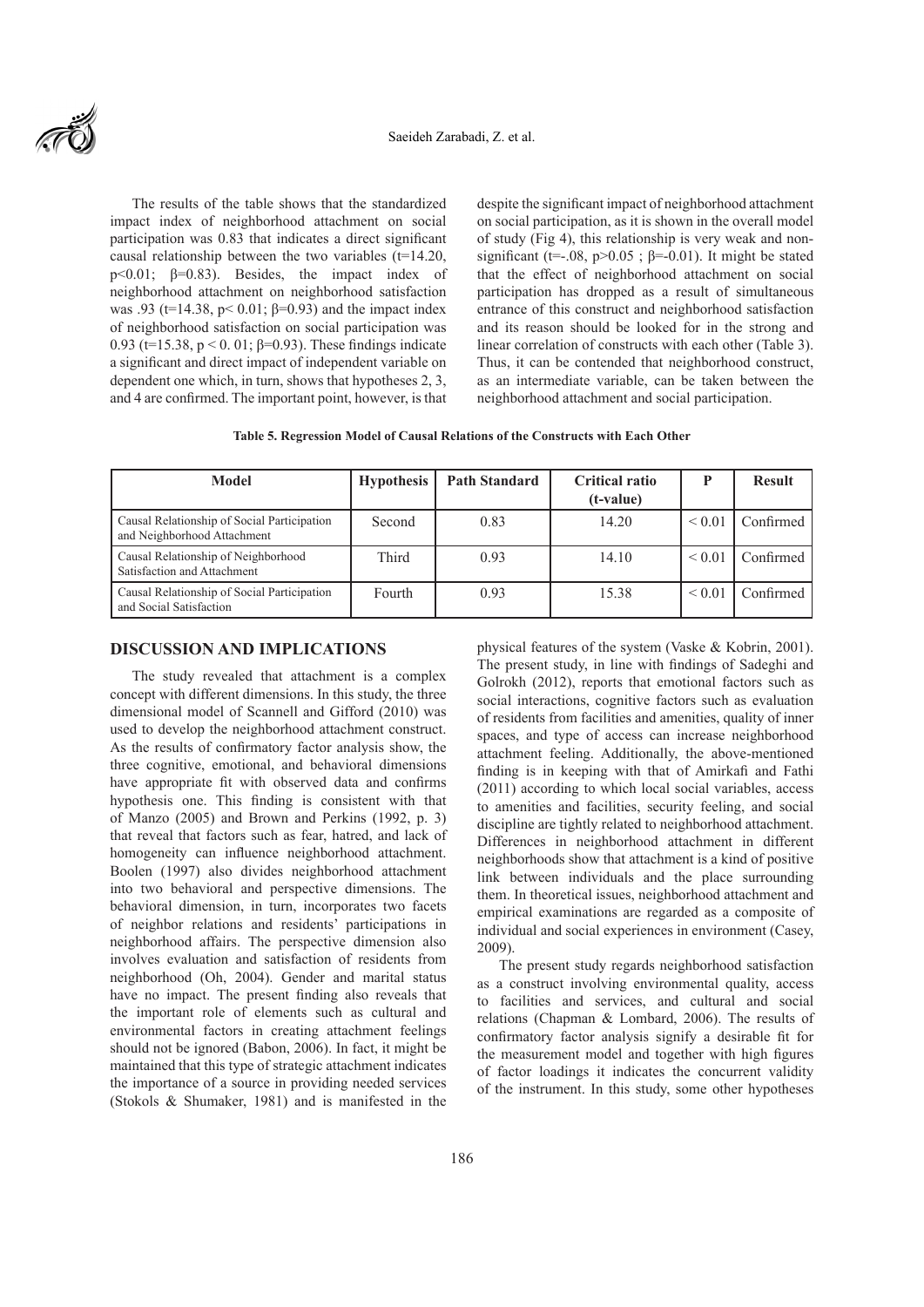were developed to test the causal relationship between neighborhood attachment, neighborhood satisfaction, and social participation. The second hypothesis indicates the causal relationship between neighborhood attachment and social participation and the obtained 0.83 impact index shows the desirable causal relationship between the two variables. This finding is comparable with findings of Manzo, 2006; Parkes et al., 2002; and Dale and Newman, 2008 that uncovered that neighborhood attachment is effective in high social participation. Additionally, this finding is in keeping with findings of Comstock et al., 2010, Jamshidiha et al., (2014), Hays & Kogl, (2007), and Wu (2012). Rahnama and Razavi (2012) reported that there is a positive relationship between neighborhood attachment and social procedures such as collective efficacy.

The third hypothesis tests the causal relationship between neighborhood attachment and neighborhood satisfaction and the obtained .93 impact index shows a strong and significant relationship between the two variables. The present research is in line with findings of Basolo & Strong, 2002, Mohan & Twigg, 2007, and Parkes et al., 2002 which show that neighborhood satisfaction is a composite of concrete and mental evaluations of residents from the neighborhood life quality. Furthermore, this finding is consistent with the finding of Mohammadi et al., (2013) in which neighborhood satisfaction was reported to be a combination of quality of services, environmental calm, amount of access to resources and facilities. This finding is also in line with the theory of Richards et al., (2008) according to which dimensions of social participation are taken as a composite of active and mostly informal activities of neighborhoods' residents in voluntary and public utility affairs. Like the finding of Jamshidiha et al., (2014), the present study revealed that there is a relationship between job and neighborhood attachment. However, no relationship was found between gender and marital status as neighborhood attachment was more than that of unemployed ones. In sum, this study reveals a close link between neighborhood attachment and social participation (Wu, 2012; Conway & Hachen, 2005). The effect of neighborhood on social participation might be ascribed to some moderator factors such as social interactions, trust, and neighborhood unity (Dassopoulos et al., 2012; Dassopoulos & Monnat, 2011) that are strengthened as a result of neighborhood social relations. It was revealed in this study that the three constructs of neighborhood attachment, neighborhood satisfaction, and social participation in the traditional neighborhood of Amirkhiz were significantly lower than those in the two other neighborhoods. This might be described that the

effect of the neighborhood economic and social factors on satisfaction means that neighborhoods with lower social and economic situations have lower satisfaction (Sirgy & Cornwell, 2002; Kearns & Mason, 2007; Mohan & Twig, 2007; Baum et al., 2010).

## **CONCLUSION AND RECOMMENDATIONS FOR FUTURE RESEARCH**

Given that the present study considered one important demographic variable along with environmental psychology variables such as neighborhood attachment, neighborhood satisfaction and revealed their interactions, it could be taken as a new window for further research studies to pay more attention to social and demographic variables' relationships. It seems that variables such as social capital, social policy makings, urban institutions' structures, social actions, and neighborhood development could be taken into consideration as issues that might help us to uncover the relationship between different disciplines of social sciences and environmental psychology effectively. As with the methodology, the confirmatory factor analysis used in this research study reveals the high validity of the selected dimensions in evaluating neighborhood attachment, neighborhood satisfaction, and social participation constructs. Therefore, it might be used as an empirical model in different contexts so that its validity is retested. Although the used measurement model signifies the concurrent validity of the model given the factor loadings and goodness of fit indices, testing the model by using one recent validation strategies such as Multi-Trait Multi-Method (MTMM) analysis can double researchers' assurance about the validity of model (Eid, 2000; Eid & Nussbeck, 2009). The current study shows that neighborhood satisfaction in the structural model can neutralize the effect of neighborhood attachment. Therefore, carrying out further studies about these two variables and also reviewing the related literature (Abdollahi et al., 2010) can shed more light on this relationship as understanding about this relationship can be a great help for researchers to control and manage their theoretical models. The findings of this study can be used in social planning of cities and providing necessary conditions for attraction of people's participations in neighborhood development (Manzo & Perkins 2006; Dale & Newman, 2008 and Cook & Halsall, 2015). The studied dimensions are among the neighborhood- based planning facets that could be effective in removing urban social-cultural problems such as informal habitations organization, reduction of poverty, and prevention and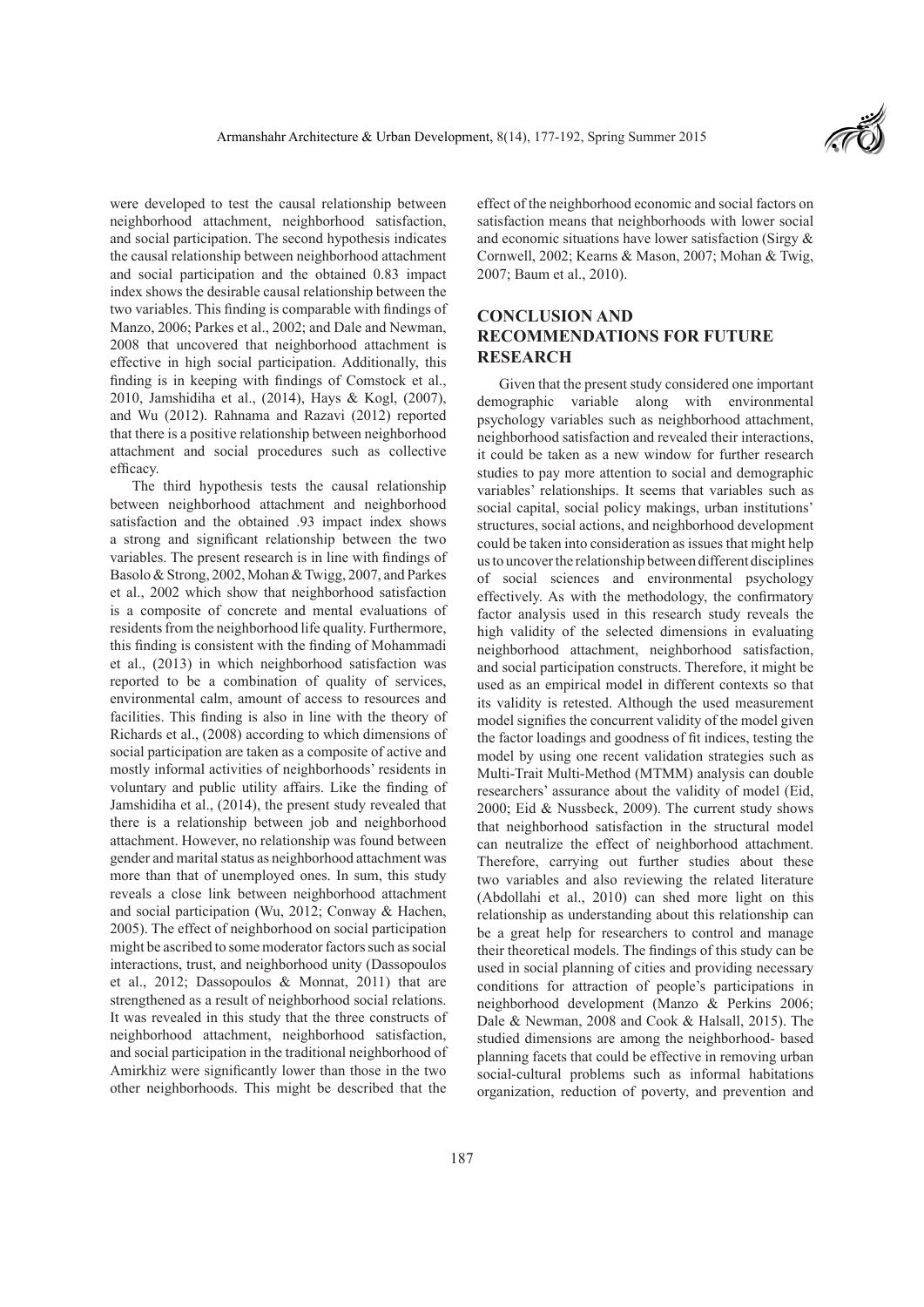

Therefore, it is recommended that further research studies deal with topics such as the relationship of neighborhood attachment, neighborhood satisfaction, and social participation with neighborhood and district development indices, urban management, and social aberrations decrease. Among the specific limitations of the current study, the selection process of understudied districts might be mentioned. In Tabriz city, largely due to the wide distribution of the three some districts (modern urban, traditional, and mixed-use), picking out districts that are completely different from each other is difficult. The selected districts were, however, carefully chosen so that they could be suitable representatives of the abovementioned structures. This geographical distribution has obviously imposed some restrictions on the research study in terms of time and budget. Furthermore, owning to the cultural mixed structure of these districts, doing further analyses based on social and cultural variables such as education level, and cultural investments is a challenging enterprise. Additionally, Most of the studies that have been carried out in Iran about satisfaction and attachment to neighborhood are based on quantitative approaches and mostly the social survey method. However, these approaches are not very effective in comprehending and revealing the content and depth of issues. Therefore, making use of qualitative approaches such as Grounded theory and Phenomenology could be effective in bridging these gaps.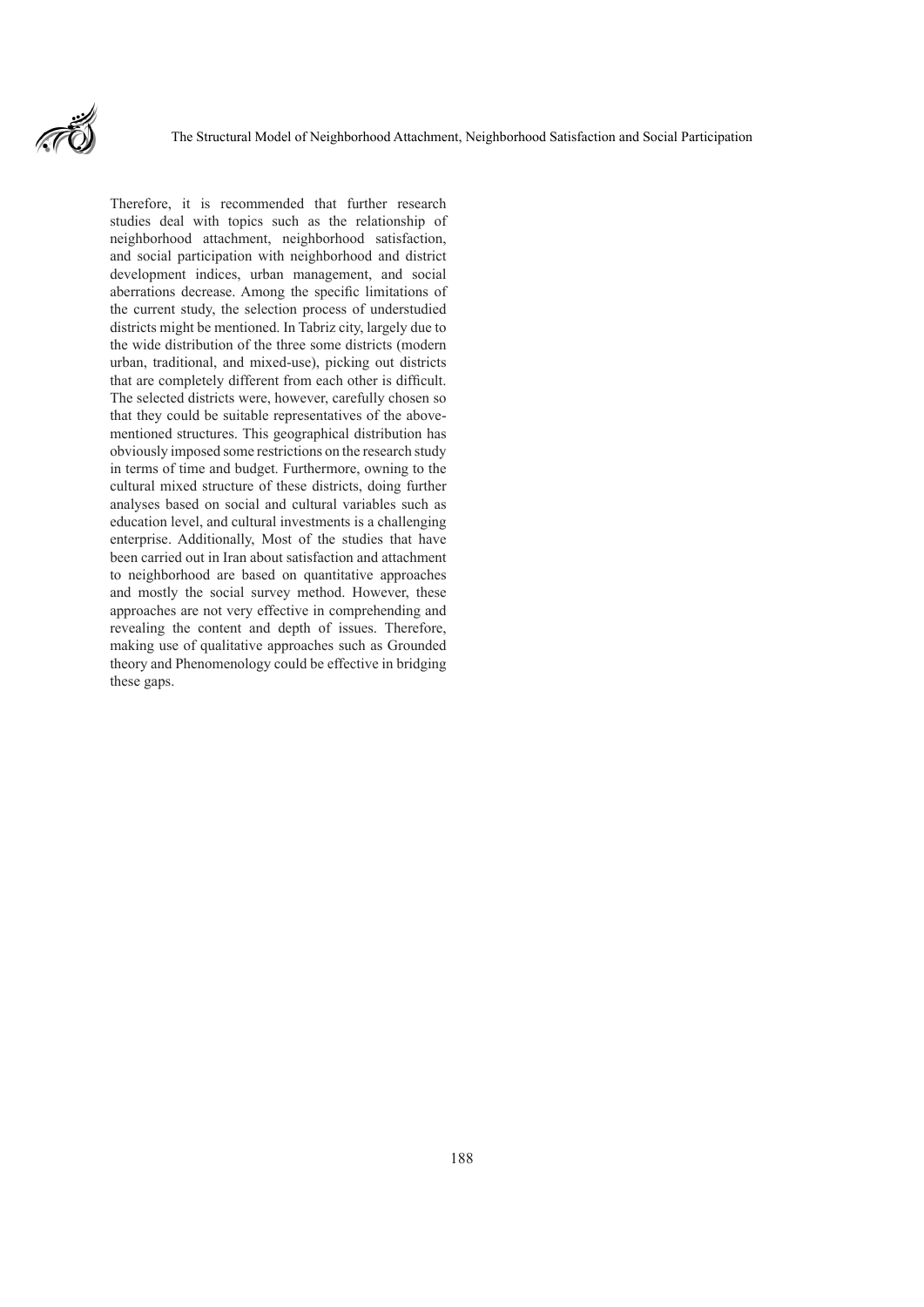

## **REFERENCES**

Abdollahi, M., Tavakolinia, J. & Sarrafi, M. (2010). Investigating the Concept of Neighborhood and Redefining it based by an Emphasis on the Conditions of Iranian Urban Neighborhoods, *Human Geographical Studies*, 42(72), 2, 82, 103. (In Persian)

Amérigo, M., & Aragonés, J. (1990). Residential Satisfaction in Council Housing, *Journal of Environmental Psychology*, 10(4), 313-325. doi:10.1016/ s0272-4944(05)80031-3. Amirkafi, M.; & Fathi, S. (2011). An Investigation into Effective Factors on Residential Neighborhood Attachment: A Case Study of Kerman City, *Iranian Social Studies Quarterly,* 5(1), 5-41. (In Persian)

AlizadehAghdam, M. B.; Mohammad Koohi, K. & Mokhtari, M. (2013). Urban Organizations and Citizens' Participation in Management of Urban Affairs: A Case Study of Isfahan City, *Human Geographic Studies*, 45(2). Summer, 195-214. (In Persian)

Basolo, V., & Strong, D. (2002). Understanding the Neighborhood: From Residents' Perceptions and Needs to Action, *Housing Policy Debate*, 13(1), 83-105.doi:10. 1080/10511482.2002.9521436

Babon, K. (2006). Composition, Coherence, and Attachment: The Critical Role of Context in Reception, *Poetics,* 34(3), 151-179. doi:10.1016/j.poetic.2006.01.003

Baum, S., Arthurson, K., & Rickson, K. (2009). Happy People in Mixed-up Places: The Association between the Degree and Type of Local Socioeconomic Mix and Expressions of Neighborhood Satisfaction, *Urban Studies,*  47(3), 467-485. doi:10.1177/0042098009351941.

Brown, B., Perkins, D., & Brown, G. (2003). Place Attachment in a Revitalizing Neighborhood: Individual and Block Levels of Analysis, *Journal of Environmental Psychology*, 23(3), 259-271. doi:10.1016/s0272- 4944(02)00117-2.

Brown, B., Perkins, D., & Brown, G. (2004). Crime, New Housing, and Housing Incivilities in a First Ring Suburb: Multilevel Relationships across Time, *Housing Policy Debate*, 15(2), 301-345. doi:10.1080/10511482.2 004.9521504.

Bonaiuto, M., Aiello, A., Perugini, M., Bonnes, M. & Ercolani, A. P. (1999). Multidimensional Perception of Residential Environment Quality and Neighborhood Attachment in the Urban Environment, *Journal of Environmental Psychology,* 19(4), 331-352. doi:10.1006/ jevp.1999.0138.

Casakin, H., Hernández, B., & Ruiz, C. (2015). Place Attachment and Place Identity in Israeli Cities: The influence of City Size. *Cities,* 42, 224-230. doi:10.1016/j. cities.2014.07.007.

Casey, E.S. (2009). *Getting back into Place: Toward a Renewed Understanding of the Place-World* (2nded.). Bloomington, IN: Indiana University Press.

Corrado, G., Corrado, L., & Santoro, E. (2013). on the Individual and Social Determinants of Neighbourhood Satisfaction and Attachment*, Regional Studies,* 47(4), 544-562. doi:10.1080/00343404.2011.587797.

Connerly, C., Marans, R. (1985). Comparing Two Global Measures of Perceived Neighborhood Quality, *Social Indicators Research,* 17(1), 29-47. doi:10.1007/ bf00354111.

Comstock, N., Miriam Dickinson, L., Marshall, J., Soobader, M., Turbin, M., Buchenau, M., & Litt, J. (2010). Neighborhood Attachment and Its Correlates: Exploring Neighborhood Conditions, Collective Efficacy, and Gardening, *Journal of Environmental Psychology,*  30(4), 435-442. doi:10.1016/j.jenvp.2010.05.001.

Cook, I., Halsall, J. (2015). *Sociability, Social Capital, and Community Development: A Public Health Perspective. Cham:* Springer.

Chapman, D. (2006). Determinants of Neighborhood Satisfaction in Fee-Based Gated and Nongated Communities, *Urban Affairs Review*, 41(6), 769- 799. doi:10.1177/1078087406287164. Conway, B., & Hachen, D. (2005). Attachments, Grievances, Resources, and Efficacy: The Determinants of Tenant Association Participation among Public Housing Tenants, *Journal of Urban Affairs,* 27(1), 25-52. doi:10.1111/j.0735- 2166.2005.00223.x.

Dale, A., Newman, L. (2008). Social Capital: a Necessary and Sufficient Condition for Sustainable Community Development?, *Community Development Journal*, 45(1), 5-21. doi:10.1093/cdj/bsn028.

Dassopoulos, A., Batson, C., Futrell, R., & Brents, B. (2012). Neighborhood Connections, Physical Disorder, and Neighborhood Satisfaction in Las Vegas, *Urban Affairs Review*, 48(4), 571-600. doi:10.1177/1078087411434904. Dassopoulos, A., Monnat, S. (2011). Do Perceptions of Social Cohesion, Social Support, and Social Control Mediate the Effects of Local Community Participation on Neighborhood Satisfaction?, Environment and Behavior, 43(4), 546-565. doi:10.1177/0013916510366821.

Delmelle, E., Haslauer, E., & Prinz, T. (2013). Social Satisfaction, Commuting and Neighborhoods, *Journal of Transport Geography,* 30, 110-116. doi:10.1016/j. jtrangeo.2013.03.006.

Eid, M. (2000). A Multitrait-Multimethod Model with Minimal Assumptions, *Psychometrika*, 65(2), 241-261. doi:10.1007/bf02294377.

Eid, M., & Nussbeck, F. (2009). The Multitrait-Multimethod Matrix at 50!. Methodology, *European*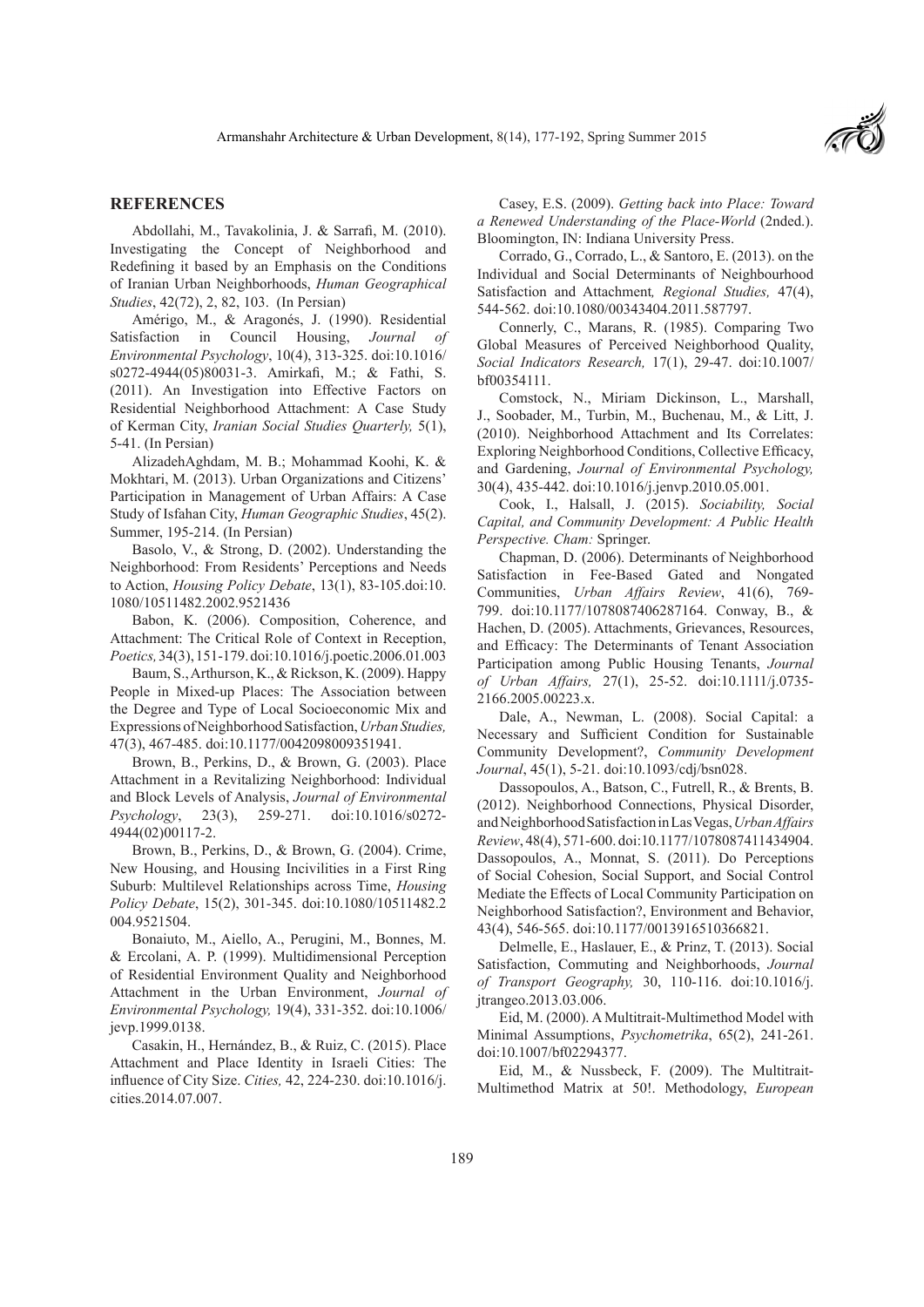*Journal of Research Methods for the Behavioral and Social Sciences,* 5(3), 71-71. doi:10.1027/1614- 2241.5.3.71.

Fishbein M. and Ajzen I. (1975) *Belief, Attitude, Intention and Behavior: An Introduction to Theory and Research*, Addison-Wesley, Reading, MA.

Galster, G., & Hesser, G. (1981). Residential Satisfaction: Compositional and Contextual Correlates, *Environment and Behavior*, 13(6), 735-758. doi:10.1177/0013916581136006.

Ghods, Hossein & Asgharzadeh, Ali (2013). Eco-Based Architecture: Using Cognitive-Layer Models in Parametric Design Process: A Case Study in Maranjab Desert. *Housing and Village Environment,* 32(144), 33- 48. (In Persian)

Guillen, L., Coromina, L., & Saris, W. (2010). Measurement of Social Participation and its Place in Social Capital Theory, *Social Indicators Research*, 100(2), 331-350. doi:10.1007/s11205-010-9631-6.

 Grootaert, C., Narayan, D., Nyhan Jones, V., & Woolcock, M. (2004). *Measuring Social Capital. An Integrated Questionnaire.* Washington, DC: World Bank Series, nº 18.

Goudy, W. (1990). Community Attachment in a Rural Region, *Rural Sociology,* 55(2), 178-198. doi:10.1111/j.1549-0831.1990.tb00679.x HAYS, R., & Kogl, A. (2007). Neighborhood Attachment, Social Capital Building, and Political Participation: a Case Study of Low- and Moderate-Income Residents of Waterloo, IOWA, *Journal of Urban Affairs,* 29(2), 181- 205. doi:10.1111/j.1467-9906.2007.00333.x.

Hojjat, I., Latifi, A. (2010). A Reflection on the Role of Audience in the Architecture Quality of Today's Iran, *HONAR-HA-YE-ZIBA*, 42, 25-35. (In Persian)

Hur, M., Li, Y., & Terzano, K. (2015). Breaking the Chain: Understanding the Association between Foreclosure Intensity and Neighborhood Satisfaction. *Applied Geography*, 58, 7-17. doi:10.1016/j. apgeog.2015.01.004. Hunter, A. (1974). *Symbolic Communities: The Persistence and Change of Chicago's Local Communities,* University of Chicago Press, Chicago, IL.

Jeffres, L., Dobos, J. (1995). Separating People's Satisfaction with Life and Public Perceptions of the Quality of Life in the Environment, *Social Indicators Research*, 34(2), 181-211. doi:10.1007/bf01079196.

Jamshidiha, G., Parvaei Hare Dasht, S., Piri, S., Adib Haj Bagheri, S. (2014). An Investigation into the Role of Neighborhood Attachment in Increasing Social Participation, *Urban Sociology Studies*, 4(12), 1-24.

Kearns, A., Mason, P. (2007). Mixed Tenure

Communities and Neighbourhood Quality, *Housing Studies,* 22(5), 661-691. doi:10.1080/02673030701474628. Kennedy, P., Lude, P., Taylor, N. (2005). Quality of Life, Social Participation, Appraisals and Coping Post Spinal Cord Injury: a Review of four Community Samples, *Spinal Cord*, 44(2), 95-105. doi:10.1038/Sj.Sc.3101787.

kaplan S. and kaplan R. (1982). *Cognition and Environment: Functioning in an Uncertain World*. Praeger, New York, NY.

Lang, J. (1987). *Creating Architectural Theory: The Role of the Behavioral Sciences in Environmental Design,* New York: Van Nostrand Reinhold.

Lee, S., Ellis, C., Kweon, B., Hong, S. (2008). Relationship between landscape Structure and Neighborhood Satisfaction in Urbanized Areas, *Landscape and Urban Planning,* 85(1), 60-70. doi:10.1016/j.landurbplan.2007.09.013.

Lindström, M., Merlo, J., & Östergren, P. (2003). Social Capital and Sense of Insecurity in the Neighbourhood: A Population-Based Multilevel Analysis in Malmö, Sweden, *Social Science & Medicine,* 56(5), 1111-1120. doi:10.1016/s0277-9536(02)00114-4.

Lindström, M., Merlo, J., & Östergren, P. (2002). Individual and neighbourhood determinants of social participation and social capital: a multilevel analysis of the city of Malmö, Sweden, *Social Science & Medicine,*  54(12), 1779-1791. doi:10.1016/s0277-9536(01)00147- 2.

Lewicka, M. (2008). Place Attachment, Place Identity, and Place Memory: Restoring the Forgotten City Past, *Journal of Environmental Psychology,* 28(3), 209-231. doi:10.1016/j.jenvp.2008.02.001.

Lewicka, M. (2011). Place Attachment: How Far Have We Come in the Last 40 Years?, *Journal Of Environmental Psychology,* 31(3), 207-230. doi:10.1016/j. jenvp.2010.10.001.

Manzo, L.C., Perkins, D.D. (2006). Finding Common Ground: The Importance of Place Attachment to Community Participation and Planning, *Journal of Planning Literature*, 20(4), 335-350. doi:10.1177/0885412205286160

Manzo, L. (2005). For better or worse: Exploring Multiple Dimensions of Place Meaning, *Journal of Environmental Psychology*, 25(1), 67-86. doi:10.1016/j. jenvp.2005.01.002.

Manzo, L., Devine-Wright, P. (2014). *Place Attachment: Advances in Theory, Methods, and Applications*, Rutledge.

Manzo, L. (2006). Finding Common Ground: The Importance of Place Attachment to Community Participation and Planning, *Journal of Planning Literature,*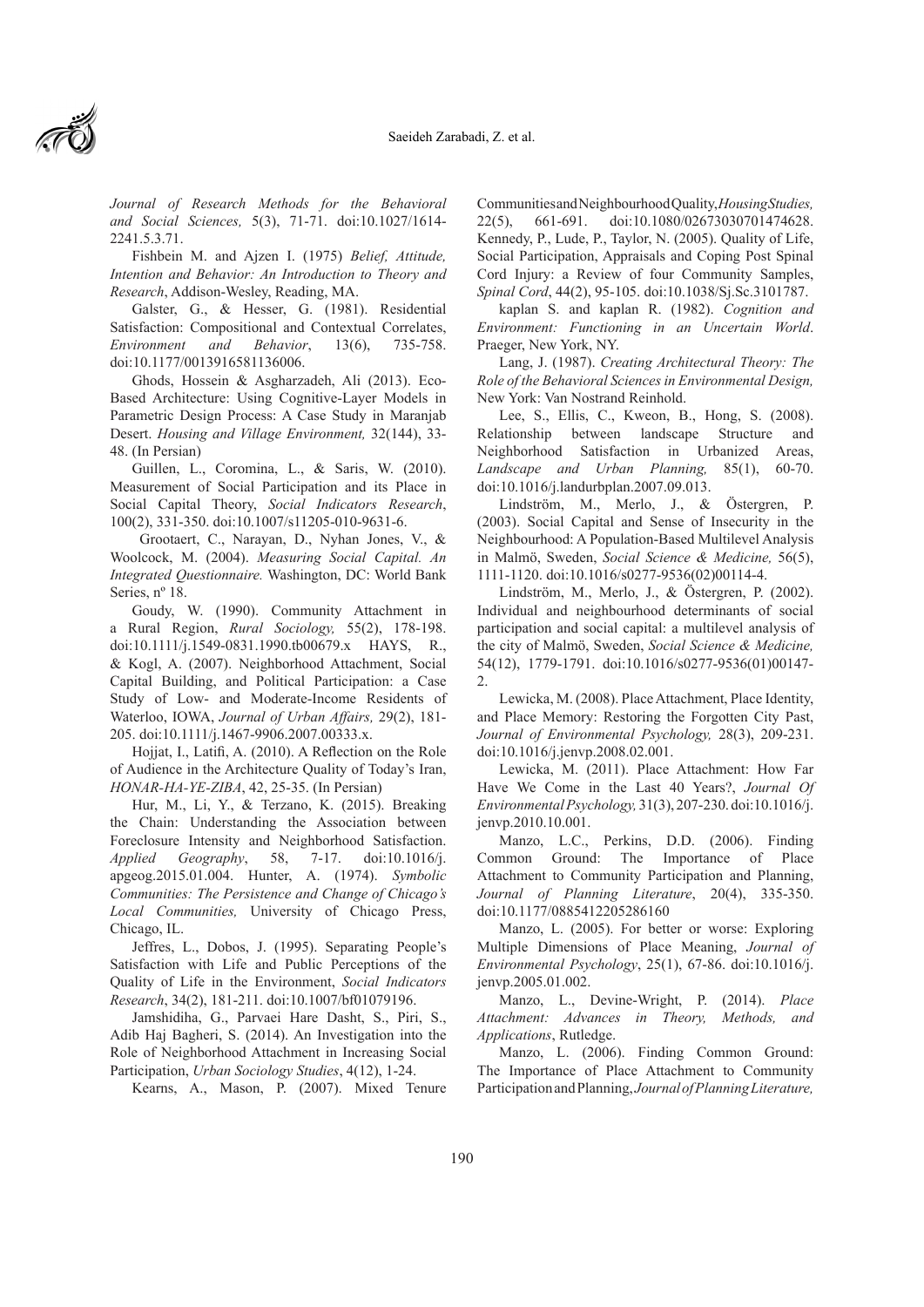

20(4), 335-350. doi:10.1177/0885412205286160.

Mohan, J., Twigg, L. (2007). Sense of Place, Quality of Life and Local Socioeconomic Context: Evidence from the Survey of English Housing, 2002/03. *CURS,*  44(10), 2029-2045. doi:10.1080/00420980701471885. Mohammadi, M., Shahivandi, A., Izadi, A. (2013). Measuring Effective Indices on Urban Neighborhood Desirability via Multiple Regression Equation: a Case Study of Isfahan City Neighborhoods, *Spatial Planning,*  3(3), Consecutive, 107-124. (In Persian)

Mumford, L. (1954). The Neighborhood and the Neighborhood Unit, *Town Planning Review*, Vol. 24, 256-257.

Majedi, H., MansoorRezaei, M. & Mansoori, E. (2014). Cognitive Reconsideration of Public Neighborhood Spaces from Identity Perspective: A Case Study of Nazi Abad and Mehran Neighborhoods in Tehran, *Iranian Cultural Studies,* 7(4), 39-61. (In Persian)

Oh, J. (2004). Race/Ethnicity, Homeownership, and Neighborhood Attachment, *Race and Society,* 7(2), 63-77. doi:10.1016/j.racsoc.2005.05.002. Parkes, A., Kearns, A., Atkinson, R. (2002). What Makes People Dissatisfied with their Neighbourhoods?, *Urban Studies,*  39(13), 2413-2438. doi:10.1080/0042098022000027031.

Permentier, M., Bolt, G., van Ham, M. (2010). Determinants of Neighbourhood Satisfaction and Perception of Neighbourhood Reputation, *Urban Studies,*  48(5), 977-996. doi:10.1177/0042098010367860.

Rafieian, M., Asgari, A., Asgarizadeh (2009). Citizens' Satisfaction from Urban Residential Areas. *Environmental Sciences*, 7(1), 57-68. (In Persian)

Rahnama, M. R., Razavi, M. M. (2012), an Investigation into the Place Attachment Feeling on Social Investment and Participation in Mashhad City Neighborhoods. *HONAR-HA-YE-ZIBA*, 50, 29-36. (In Persian)

Marans, R.w., Rodgers, W. (1975). *toward an Understanding of Community Satisfaction,* 299-352 A. Hawley and V. Rock (eds.), Metropolitan American in Contemporary Perspective. New York: John Wiley.

Scannell, L., Gifford, R. (2010). Defining Place Attachment: A Tripartite Organizing Framework, *Journal of Environmental Psychology*, 30(1), 1-10. doi:10.1016/j. jenvp.2009.09.006.

Soleimani, M., Mahmoodi, S.M., Zanganeh, A., Behroozinia, T. (2014). Quality of Urban Environment: Environmental Cognition Perspective. A Case Study in Narmak District, Region Four of Tehran Municipality. *Regional and Urban Research and Studies*, 6 (22), 1-22.

Stokols, D., Shumaker, S. A. (1981). People in Places: A Transactional View of Settings. In J. Harvey (Ed.), *Cognition, Social Behavior, and the Environment.*  Hillsdale, N.J.: *Lawrence Erlbaum Associates,* 441-488.

Sirgy, M., Cornwell, T. (2002). How Neighborhood Features Affect Quality of Life, *Social Indicators Research,* 59(1), 79-114. doi:10.1023/a:1016021108513.

Szreter, S., Woolcock, M. (2004). Health by Association? Social Capital, Social Theory, and the Political Economy of Public Health, *International Journal of Epidemiology*, 33(4), 650-667.

Swaroop, S., Morenoff, J. (2006). Building Community: The Neighborhood Context of Social Organization, *Social Forces*, 84(3), 1665-1695. doi:10.1353/sof.2006.0058.

Temelová, J., Dvořáková, N. (2012). Residential Satisfaction of Elderly in the City Centre: The Case of Revitalizing Neighbourhoods in Prague, *Cities,* 29(5), 310-317. doi:10.1016/j.cities.2011.11.015 Unger, D., Wandersman, A. (1985). The Importance of Neighbors: The Social, Cognitive, and Affective Components of Neighboring, *American Journal of Community Psychology*, 13(2), 139-169. doi:10.1007/bf00905726.

 Vaske, J., & Kobrin, K. (2001). Place Attachment and Environmentally Responsible Behavior, *the Journal of Environmental Education,* 32(4), 16-21. doi:10.1080/00958960109598658.

Westaway, M. (2009). Aspects of Environmental Quality of Life that Affect Neighbourhood Satisfaction in Disadvantaged and Advantaged Johannesburg Communities, *Development Southern Africa,* 26(3), 447-458. doi:10.1080/03768350903086820. Woldoff, R. (2002). The Effects of Local Stressors on Neighborhood Attachment. *Social Forces,* 81(1), 87-116, doi:10.1353/ sof.2002.0065.

Wu, F. (2012). Neighborhood Attachment, Social Participation, and Willingness to Stay in China's Low-Income Communities, *Urban Affairs Review,* 48(4), 547- 570. doi:10.1177/1078087411436104.

Xu, Q., Perkins, D., Chow, J. (2010). Sense of Community, Neighboring, and Social Capital as Predictors of Local Political Participation in China, *American Journal of Community Psychology*, 45(3-4), 259-271. doi:10.1007/s10464-010-9312-2.

Zenker, S., Rütter, N. (2014). Is Satisfaction The Key? The Role of Citizen Satisfaction, Place Attachment and Place Brand Attitude on Positive Citizenship Behavior, *Cities*, 38, 11-17. doi:10.1016/j.cities.2013.12.009.

Hur, M., Li, Y., Terzano, K. (2015). Breaking The Chain: Understanding The Association between Foreclosure Intensity and Neighborhood Satisfaction. *Applied Geography*, 58, 7-17.

Guillen, L., Coromina, L., Saris, W. (2010).